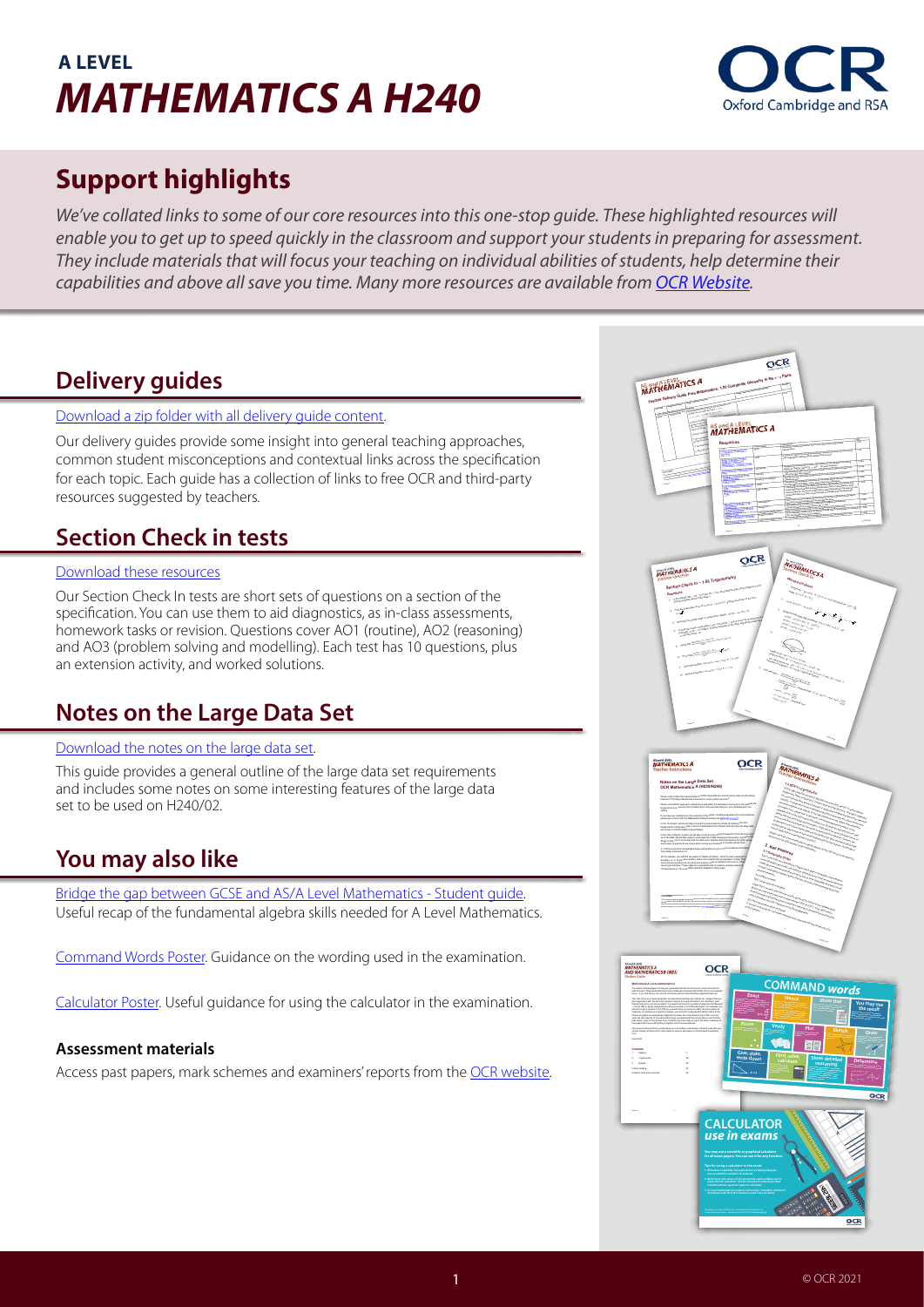









# **Additional resources to support you**

### **Curriculum Planner**

A [condensed 1-year scheme of work,](https://www.ocr.org.uk/Images/586963-model-3-curriculum-planner.docx) with notes on key concepts, to support teachers with their planning for the 2021/22 academic year.

### **Progress Tests**

A [set of tests](https://interchange.ocr.org.uk/Downloads/H240_Progress_Tests.zip) compiled from ExamBuilder, using questions from the legacy OCR Maths (3890-7893) and MEI Maths (3895 - 7896) qualifications which have been adapted to reflect the new assessment criteria. An instruction quide to help teachers use ExamBuilder to create practice materials to assess the gaps in students' knowledge has also be published.

*Please note Interchange access is required to access the progress tests.* 

### **Student Guide**

A [guide to common misconceptions and errors](https://www.ocr.org.uk/Images/596258-exam-hints-for-students.pdf) to support exam readiness.

### **Student revision checklist**

[RAG rating of the specification content for students](https://www.ocr.org.uk/Images/594929-student-revision-checklist.docx) to self-evaluate with. This can be useful to inform themselves and teachers of gaps and where to focus revision.

# **Professional Development**

### **Find an event**

See our range of professional development courses using the '[Find an event'](https://www.ocr.org.uk/qualifications/professional-development/) search tool.

We are continuing to run all our cpd training online at this time. Courses will be in the form of a webinar, offering the same high-quality training as our face-to-face training. If you have any questions, please email [professionaldevelopment@ocr.org.uk](mailto:professionaldevelopment%40ocr.org.uk?subject=CPD%20training%20online%20)

# **Cambridge Assessment resources**

### **Resource Plus from Cambridge International**

These [digital resources](https://www.cambridgeinternational.org/support-and-training-for-schools/support-for-teachers/teaching-and-assessment/resource-plus/) are now available to all OCR teachers free of charge. Resource Plus gives you access to high quality videos, ready-made lesson plans and teaching materials that you can use to help your students learn and prepare for their exams. We also offer Resource Plus materials that are designed for you to share with your students. Here are a couple of links you may find particularly useful.

[1.1 Quadratics.](https://ocr.org.uk/rpamath1) Good recap of this fundamental set of skills needed for problem solving across the specification.

[4.1 Forces and Equilibrium](https://ocr.org.uk/rpamath2). Useful support for this key concept in Mechanics.

For full mapping of Resource Plus to our qualification please download this [additional support](https://www.ocr.org.uk/Images/586969-cambridge-international-resource-plus-mapping.pdf).

# **University of Cambridge resources**

### **[Underground Maths](https://undergroundmathematics.org/)**

provides a [range of rich resources](https://undergroundmathematics.org/) for teaching and learning A Level Mathematics. Makes use of past paper questions and other learning activities to enable all students to explore the connections that underpin pure mathematics. [Negatively triangular](https://undergroundmathematics.org/geometry-of-equations/negatively-triangular) is a set of activities looking at equations of straight lines and the properties of the polygons enclosed by those lines.

### **[Nrich](https://nrich.maths.org/)**

has a [range of puzzles,](https://nrich.maths.org/) lesson activities and interesting further reading articles to challenge and motivate students. [Dicey Dice](https://nrich.maths.org/6953) is an example puzzle investigating conditional probability.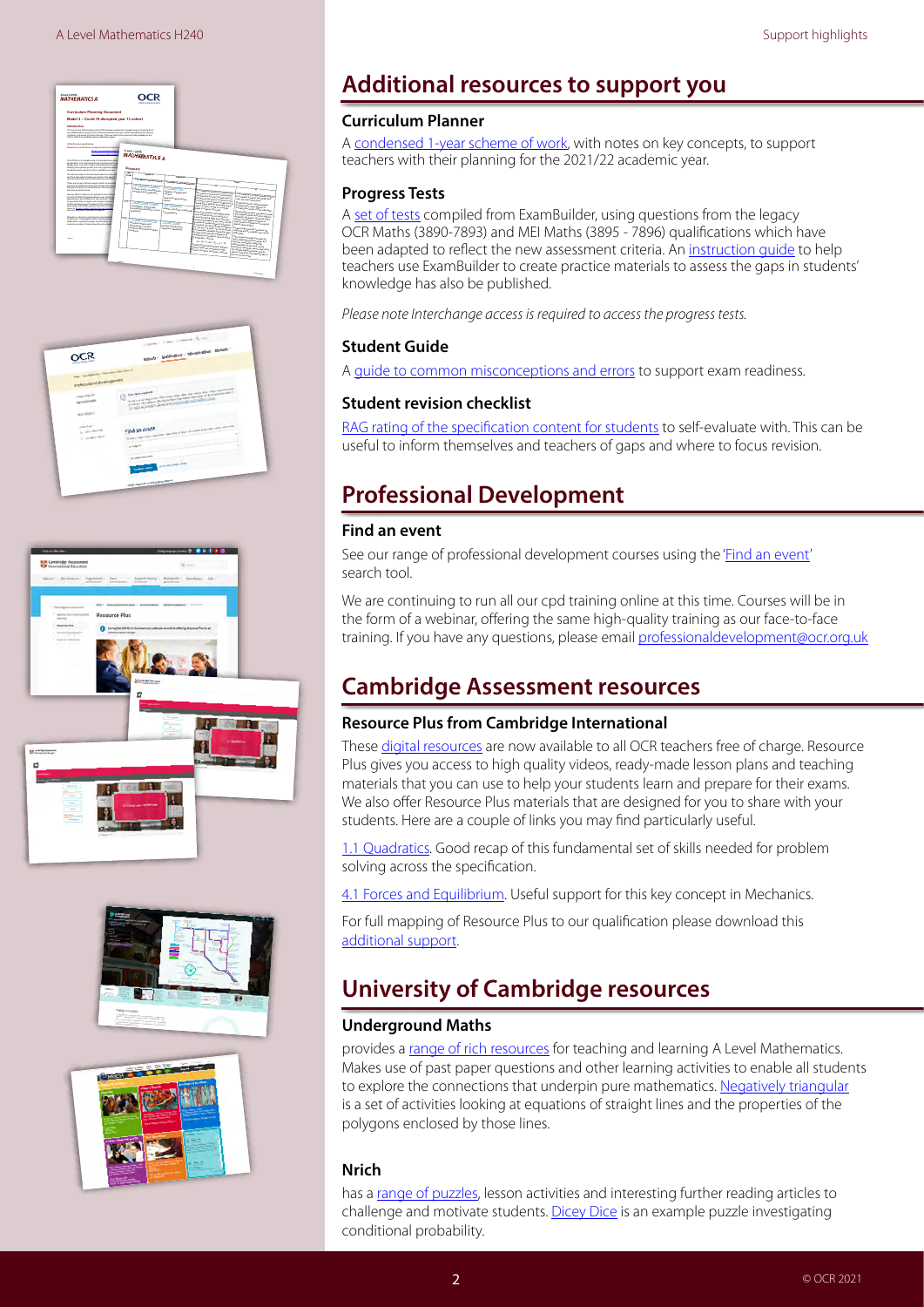# **University of Cambridge resources (cont.)**

### **[Cambridge Mathematics](https://www.cambridgemaths.org/)**

is a [joint project of four departments of the University of Cambridge](https://www.cambridgemaths.org/) which is working internationally with maths education specialists. The [article on proof-reading](https://www.cambridgemaths.org/blogs/proof-reading/) challenges the reader to identify the theorem to be proved from the geometric design given.

### **The [STEP Support Programme](https://maths.org/step/)**

is offered by the University of Cambridge to help university applicants develop their [advanced mathematical problem-solving](https://maths.org/step/) skills. The problems set are designed to challenge and extend your knowledge. The early STEP 1 foundation modules build primarily on GCSE and AS knowledge. **Assignment 1** focuses on algebra and quadratic equations

# **Publisher materials**

### **Cambridge University Press**

Cambridge University Press have a [wide range of student textbooks](https://www.cambridge.org/gb/education/subject/mathematics/a-level-mathematics-ocr-a) to support this specification, include Cambridge Elevate textbooks. Prices for these textbooks ranch from £16.75 (plus VAT), through to £40.75 (plus VAT). School site licences are also available for Cambridge Elevate textbooks and are available in the region of £300 (plus VAT).

### **Cambridge Elevate**

This [digital learning experience](https://elevate.cambridge.org/elevate/Login.aspx#b) provides a range of digital resources/textbooks that would suit this qualification. This is a paid for service, but a 30 day trial is available. Our partners at Cambridge University Press have made the following revision sheets, which are particularly helpful for A Level students, freely available to OCR customers: B: Factorising Quadratics, E: Types of numbers, F: Functions, G: Rules of Indices, H: Surds, K: Direct and indirect proportions, L: using coordinates, M: Straight lines graphs, N: Angles and bearings, O: Circle theorems, P: Pythagoras and trigonometry, Q: Vectors, W: Tree diagrams. These sheets will be available soon from the 'Planning & Teaching' section of the OCR qualification page.

### **Hodder Education**

Hodder Education has produced [Student Books, eTextbooks](https://www.hoddereducation.co.uk/mathematics?eb=68&l=162&se=1604) and [Whiteboard](https://www.hoddereducation.co.uk/mathematics?eb=68&l=162&se=1604)  [eTextbooks](https://www.hoddereducation.co.uk/mathematics?eb=68&l=162&se=1604) for OCR A Level Mathematics A. Also available are Student Revision Notes. Prices vary for these Textbooks, more details can be found by following the link.

## **Other resources**

For additional support material see the list of *useful links* to mathematics sites.









| <b>OCR</b>                                | Contras a climat constant of their                                                                                                                                                                                                                                                             |
|-------------------------------------------|------------------------------------------------------------------------------------------------------------------------------------------------------------------------------------------------------------------------------------------------------------------------------------------------|
|                                           | Algoria - Qualifications - Administrator - Modeste -                                                                                                                                                                                                                                           |
| more clusters characters condition.       |                                                                                                                                                                                                                                                                                                |
| Mathematics                               |                                                                                                                                                                                                                                                                                                |
| <b>Subject only</b><br><b>South River</b> | <b>Useful links</b>                                                                                                                                                                                                                                                                            |
| <b><i>CAR BOON</i></b>                    | to kundener without.                                                                                                                                                                                                                                                                           |
| <b>MILLER</b>                             | 1. George competition<br><b>COMMERCIAL</b>                                                                                                                                                                                                                                                     |
| The car for an address                    | 1 Subscription of                                                                                                                                                                                                                                                                              |
| <b>Rockey and Southerness 11</b>          | of the company's first the                                                                                                                                                                                                                                                                     |
| Looked By Andrew                          |                                                                                                                                                                                                                                                                                                |
| a long-stop                               | Audiomatics in Museum and reduces 1962                                                                                                                                                                                                                                                         |
| To handbook of<br>or teach same           | This is produced by the partical determination and reductions, charitages at 1940.<br>and absorbing of a free is list animally interesting visions to be between<br>Exhibits have an accord top of salary. The MT cancel any the profit modern are salary<br>the man front and with the motion |
|                                           | 1 Subscription of the detection of the first                                                                                                                                                                                                                                                   |
|                                           | and a company of the company of the<br>Monroel Kallenberg Tragged Programme (BFD)                                                                                                                                                                                                              |
|                                           | The Advance Countries of Language Company is a province company of the American St.                                                                                                                                                                                                            |